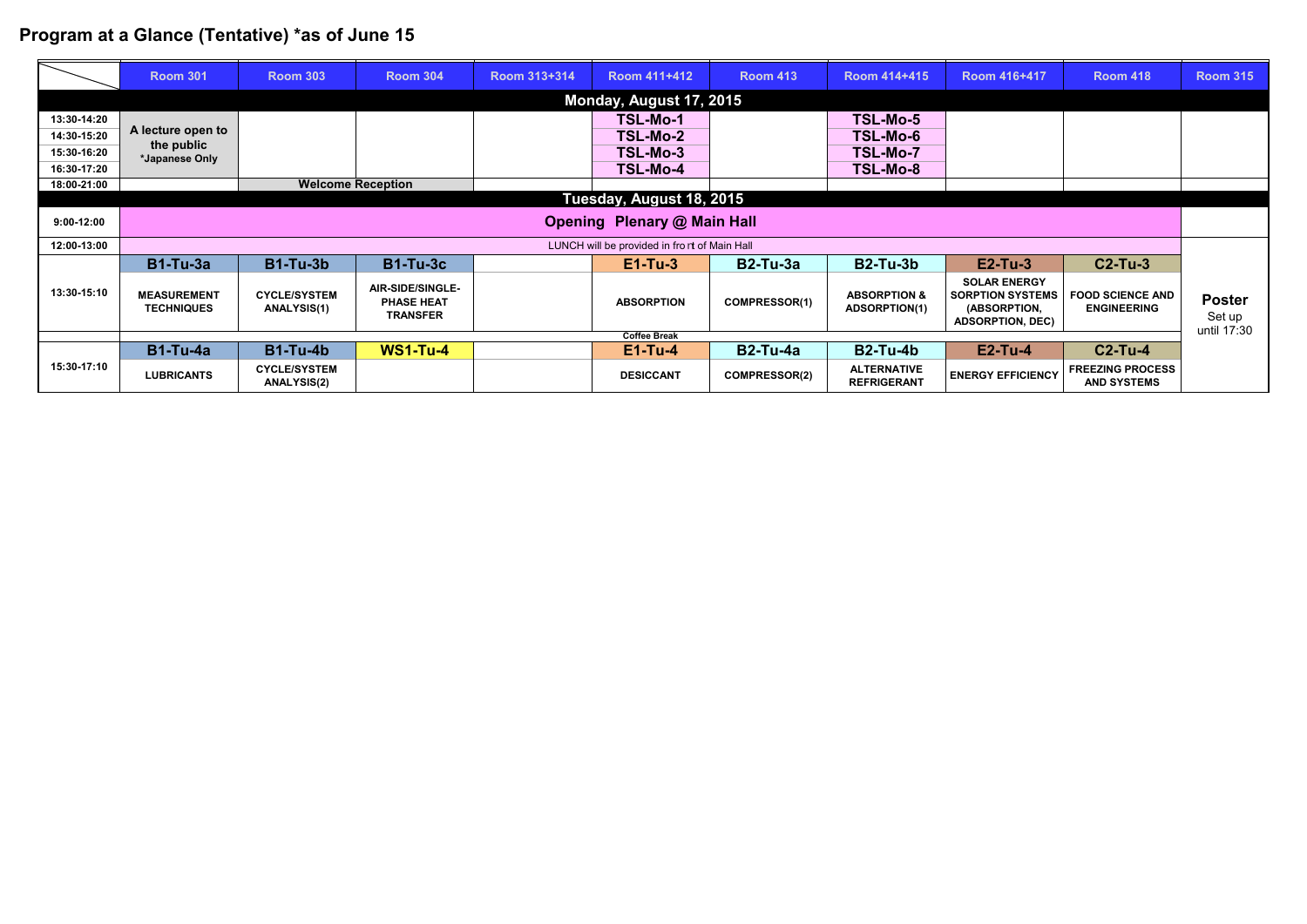| Wednesday, August 19, 2015 |                                              |                                                  |                 |                                             |                                                 |                                                     |                                                                   |                                                                                       |                                                                                  |                                                     |
|----------------------------|----------------------------------------------|--------------------------------------------------|-----------------|---------------------------------------------|-------------------------------------------------|-----------------------------------------------------|-------------------------------------------------------------------|---------------------------------------------------------------------------------------|----------------------------------------------------------------------------------|-----------------------------------------------------|
|                            | $B1-We-1a$                                   | <b>B1-We-1b</b>                                  | <b>WS2-We-1</b> | <b>S1-We-1</b>                              | <b>E1-We-1</b>                                  | $B2-We-1a$                                          | <b>B2-We-1b</b>                                                   | <b>E2-We-1</b>                                                                        | <b>C2-We-1</b>                                                                   |                                                     |
| 8:30-10:10                 | <b>THERMODYNAMIC</b><br><b>PROPERTIES(1)</b> | <b>CYCLE/SYSTEM</b><br><b>ANALYSIS(3)</b>        |                 | <b>INDOOR THERMAL</b><br><b>ENVIRONMENT</b> | <b>OTHERS(2)</b>                                | <b>COMPRESSOR(3)</b>                                | <b>ABSORPTION &amp;</b><br><b>ADSORPTION(2)</b>                   | <b>ENERGY EFFICIENCY</b>                                                              | <b>FREEZING AND</b><br><b>CHILLING OF MEAT</b><br><b>PRODUCTS</b>                |                                                     |
| <b>Coffee Break</b>        |                                              |                                                  |                 |                                             |                                                 |                                                     |                                                                   |                                                                                       |                                                                                  |                                                     |
| 10:30-12:10                | <b>B1-We-2a</b>                              | <b>B1-We-2b</b>                                  | <b>WS3-We-2</b> | <b>S1-We-2</b>                              | $E1-We-2$                                       | B2-We-2a                                            | <b>B2-We-2b</b>                                                   | <b>E2-We-2</b>                                                                        | <b>C2-We-2</b>                                                                   |                                                     |
|                            | THERMODYNAMIC<br><b>PROPERTIES(2)</b>        | <b>ADSORPTION(1)</b>                             |                 | <b>GREEN BUILDING(1)</b>                    | <b>LIQUID SOLID</b><br><b>DESICCANT</b>         | <b>COMPRESSOR(4),CYC</b><br>LE                      | <b>ABSORPTION &amp;</b><br><b>ADSORPTION(3)</b>                   | <b>INDUSTRIAL HEAT</b><br><b>PUMPS</b>                                                | <b>FREEZING AND</b><br><b>CHILLING OF</b><br><b>FISHERIE PRODUCTS</b>            |                                                     |
|                            |                                              |                                                  |                 |                                             | <b>Lunch Break</b>                              |                                                     |                                                                   |                                                                                       |                                                                                  | <b>Poster</b>                                       |
|                            | <b>WS4-We-3</b>                              | <b>B1-We-3</b>                                   | <b>WS5-We-3</b> | <b>S1-We-3</b>                              | $E1-We-3$                                       | $B2-We-3a$                                          | <b>B2-We-3b</b>                                                   | $E2-We-3$                                                                             | $C2-We-3$                                                                        |                                                     |
| 13:30-15:10                |                                              | <b>ADSORPTION(2)</b>                             |                 | <b>GREEN BUILDING(2)</b>                    | <b>EVAPORATIVE</b><br><b>COOLING</b>            | <b>CONDENSOR(1)</b>                                 | EJECTOR(1)                                                        | <b>HEAT PUMPS AS</b><br><b>PART OF THE</b><br><b>ENERGY RECOVERY</b><br><b>SYSTEM</b> | <b>FREEZING AND</b><br><b>CHILLING OF</b><br><b>BOTANICAL</b><br><b>PRODUCTS</b> | Discussion for<br><b>Even Number</b><br>12:10-13:30 |
|                            | WS4-We-4                                     | <b>B1-We-4</b>                                   | <b>WS5-We-4</b> | <b>S1-We-4</b>                              | <b>Coffee Break</b><br>$E1-We-4$                | <b>B2-We-4a</b>                                     | B2-We-4b                                                          | $E2-We-4$                                                                             | <b>C2-We-4</b>                                                                   |                                                     |
| 15:30-17:10                |                                              | <b>ADSORPTION(3)</b>                             |                 | <b>CFD SIMULATION</b>                       | <b>EVAPORATOR</b><br>HX                         | <b>CONDENSOR(2)</b><br><b>HEAT EXCHENGER</b>        | <b>EJECTOR(2)</b>                                                 | <b>RESIDENTIAL AND</b><br><b>COMMERCIAL HEAT-</b><br><b>PUMP SYSTEMS</b>              | <b>FOOD ENGINEERING</b><br><b>ON ICE CREAMS</b>                                  |                                                     |
| 17:30-18:30                |                                              |                                                  |                 |                                             | <b>Commission</b><br><b>Meeting</b><br>A1+A2+C1 | <b>Commission</b><br><b>Meeting</b><br><b>B1+B2</b> | <b>Commission</b><br><b>Meeting</b><br>$D1+D2$                    | <b>Commission</b><br><b>Meeting</b><br>$E1+E2$                                        | <b>Commission</b><br><b>Meeting</b><br>C <sub>2</sub>                            |                                                     |
|                            |                                              |                                                  |                 |                                             | Thursday, August 20, 2015                       |                                                     |                                                                   |                                                                                       |                                                                                  |                                                     |
|                            | $B1$ -Th-1a                                  | $B1$ -Th-1b                                      | <b>WS6-Th-1</b> | $S1$ -Th-1                                  | $E1-Th-1$                                       | $B2$ -Th-1a                                         | <b>B2-Th-1b</b>                                                   | $E2-Th-1$                                                                             |                                                                                  |                                                     |
| 8:30-10:10                 | <b>TRANSPORT</b><br><b>PROPERTIES</b>        | <b>ABSORPTION(1)</b>                             |                 | <b>BUILDING</b><br><b>SIMULATIONS</b>       | <b>REFRIGERANT</b>                              | <b>EVAPORATOR(1)</b>                                | EJECTOR(3)                                                        | <b>RESIDENTIAL AND</b><br><b>COMMERCIAL HEAT-</b><br><b>PUMP SYSTEMS</b>              |                                                                                  |                                                     |
| <b>Coffee Break</b>        |                                              |                                                  |                 |                                             |                                                 |                                                     |                                                                   |                                                                                       |                                                                                  |                                                     |
| 10:30-12:10                | <b>B1-Th-2a</b>                              | <b>B1-Th-2b</b>                                  | <b>WS7-Th-2</b> | $S1$ -Th-2                                  | $E1-Th-2$                                       | <b>B2-Th-2a</b>                                     | <b>B2-Th-2b</b>                                                   | $E2$ -Th-2                                                                            | <b>WS8-Th-2</b>                                                                  |                                                     |
|                            | <b>BOILING(1)</b>                            | <b>ABSORPTION(2)</b>                             |                 | <b>HVAC SYSTEM</b>                          | <b>VRF</b>                                      | <b>EVAPORATOR(2)</b>                                | $ \,$ EJECTOR(4),DESICCA $ $<br><b>NT</b>                         | <b>RESIDENTIAL AND</b><br><b>COMMERCIAL HEAT-</b><br><b>PUMP SYSTEMS</b>              |                                                                                  | <b>Poster</b>                                       |
| <b>Lunch Break</b>         |                                              |                                                  |                 |                                             |                                                 |                                                     |                                                                   |                                                                                       |                                                                                  |                                                     |
| 13:30-15:10                | <b>B1-Th-3a</b>                              | <b>B1-Th-3b</b>                                  | <b>WS9-Th-3</b> | $S1$ -Th-3                                  | $E1-Th-3$                                       | $B2$ -Th- $3a$                                      | <b>B2-Th-3b</b>                                                   | $E2$ -Th-3                                                                            | <b>WS10-Th-3</b>                                                                 | Discussion for                                      |
|                            | <b>BOILING(2)</b>                            | <b>MAGNETOCALORIC</b><br><b>REFRIGERATION(1)</b> |                 | <b>ENERGY</b><br><b>MANAGEMENT</b>          | A/C LARGE SPACE                                 | <b>EVAPORATOR(3)</b>                                | <b>ICE SLURRY(1)</b>                                              | <b>RESIDENTIAL AND</b><br><b>COMMERCIAL HEAT-</b><br><b>PUMP SYSTEMS</b>              |                                                                                  | Odd number<br>12:10-13:30                           |
|                            |                                              |                                                  |                 |                                             | <b>Coffee Break</b>                             |                                                     |                                                                   |                                                                                       |                                                                                  |                                                     |
|                            | <b>B1-Th-4a</b>                              | <b>B1-Th-4b</b>                                  | <b>WS9-Th-4</b> |                                             | $E1-Th-4$                                       | $B2$ -Th-4a                                         | <b>B2-Th-4b</b>                                                   | $E2$ -Th-4                                                                            | <b>A2-Th-4</b>                                                                   |                                                     |
| 15:30-17:10                | <b>BOILING(3)</b>                            | <b>MAGNETOCALORIC</b><br><b>REFRIGERATION(2)</b> |                 |                                             | <b>MODELING</b><br><b>SIMUKATION</b>            | <b>HEAT PIPE, OTHER</b>                             | <b>ICE SLURRY(2)</b><br><b>SECONDARY</b><br><b>REFRIGERANT(1)</b> | <b>SORPTION SYSTEMS</b><br>(ABSORPTION,<br><b>ADSORPTION, DEC)</b>                    | <b>GAS PROCESSING</b><br><b>AND PURIFICATION</b>                                 |                                                     |

## **Program at a Glance (Tentative) \*as of June 15**